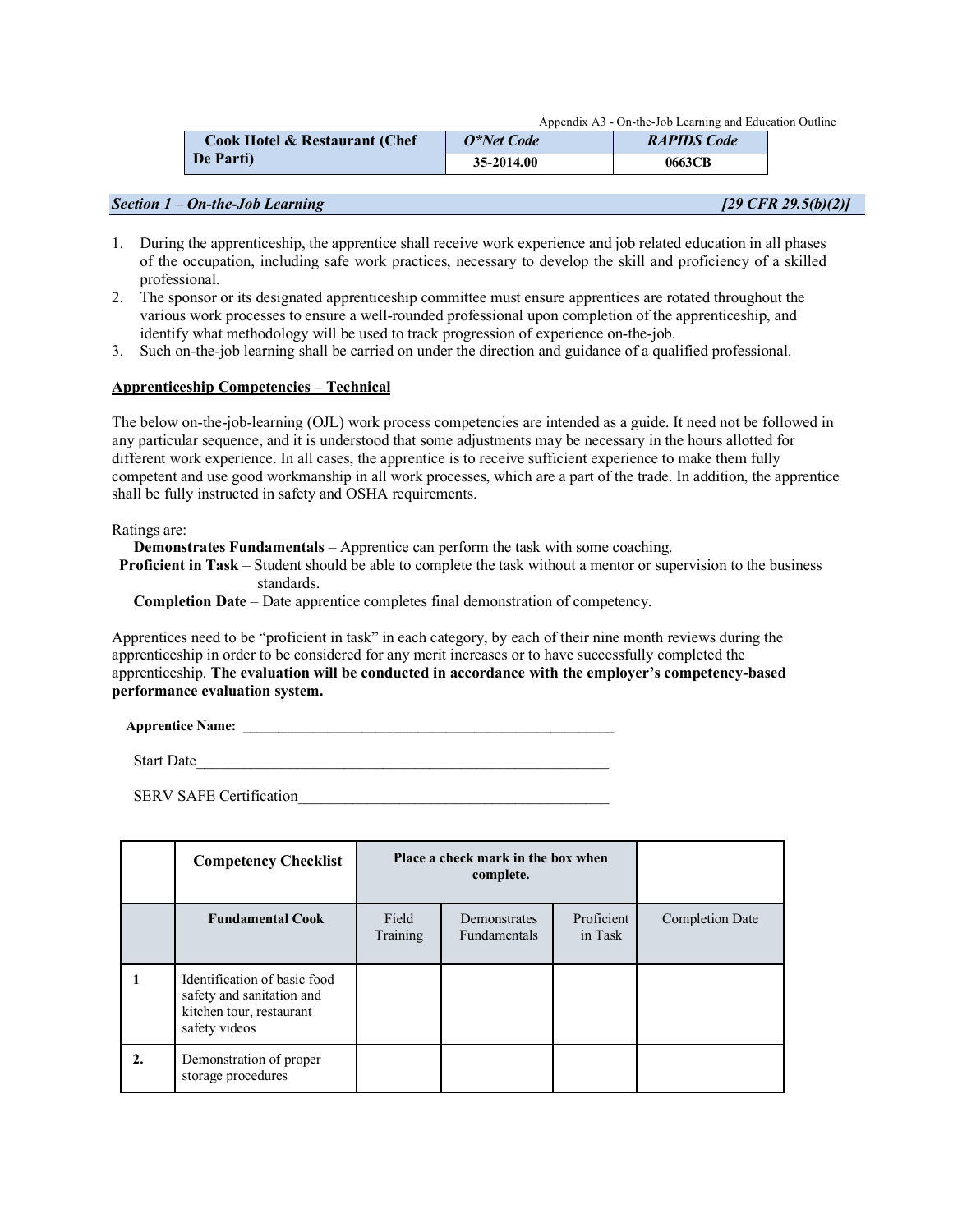| 3.  | Demonstration of usage of<br>basic kitchen equipment<br>(dish machine, convection<br>oven, gas cooktop, food<br>processor, mixer, immersion<br>blender, blender, microwave,<br>hotel pans, proof box)                                                                                                                                                                   |                   |                              |                       |                        |
|-----|-------------------------------------------------------------------------------------------------------------------------------------------------------------------------------------------------------------------------------------------------------------------------------------------------------------------------------------------------------------------------|-------------------|------------------------------|-----------------------|------------------------|
| 4.  | Knife skills (Properly and<br>accurately cut all the<br>classical cuts via various<br>mediums: classical cuts:<br>brunoise, battonet, tournee,<br>chiffonade, rondelle,<br>concasse a tomato)                                                                                                                                                                           |                   |                              |                       |                        |
| 5.  | Mise en place of bakery,<br>entree, appetizer, salad, and<br>dessert                                                                                                                                                                                                                                                                                                    |                   |                              |                       |                        |
|     | Culinarian                                                                                                                                                                                                                                                                                                                                                              | Field<br>Training | Demonstrates<br>Fundamentals | Proficient in<br>Task | <b>Completion Date</b> |
| 6.  | Standardize recipes by<br>weight and volume                                                                                                                                                                                                                                                                                                                             |                   |                              |                       |                        |
| 7.  | Demonstration of cooking<br>skills including braising,<br>saute, frying, par-boiling,<br>poaching, roasting, grilling,<br>broiling, stewing, steaming,<br>pan frying)                                                                                                                                                                                                   |                   |                              |                       |                        |
| 8.  | Demonstration of soup and<br>stock cookery (creme, puree,<br>bisque, clear, vegetable, cold,<br>chowder)                                                                                                                                                                                                                                                                |                   |                              |                       |                        |
| 9.  | Demonstration of thickening<br>agents: roux, blond, white,<br>brown, how to make slurry,<br>and a liaison                                                                                                                                                                                                                                                               |                   |                              |                       |                        |
| 10. | Demonstration of sauces and<br>flavorings: 5 classical sauces:<br>Bechamel, Espagnole,<br>tomato, Hollandaise, and<br>Veloute and other sauces<br>coulis and demi-glaze, beurre<br>blanc, au jus, pan-gravies;<br>For flavorings demonstrate<br>and identify the use of the<br>following herbs, spice, mire<br>poix, remade dry seasoning<br>mix, bouquet garni, sachet |                   |                              |                       |                        |
|     | <b>Sous Chef</b>                                                                                                                                                                                                                                                                                                                                                        | Field<br>Training | Demonstrates<br>Fundamentals | Proficient<br>in Task | <b>Completion Date</b> |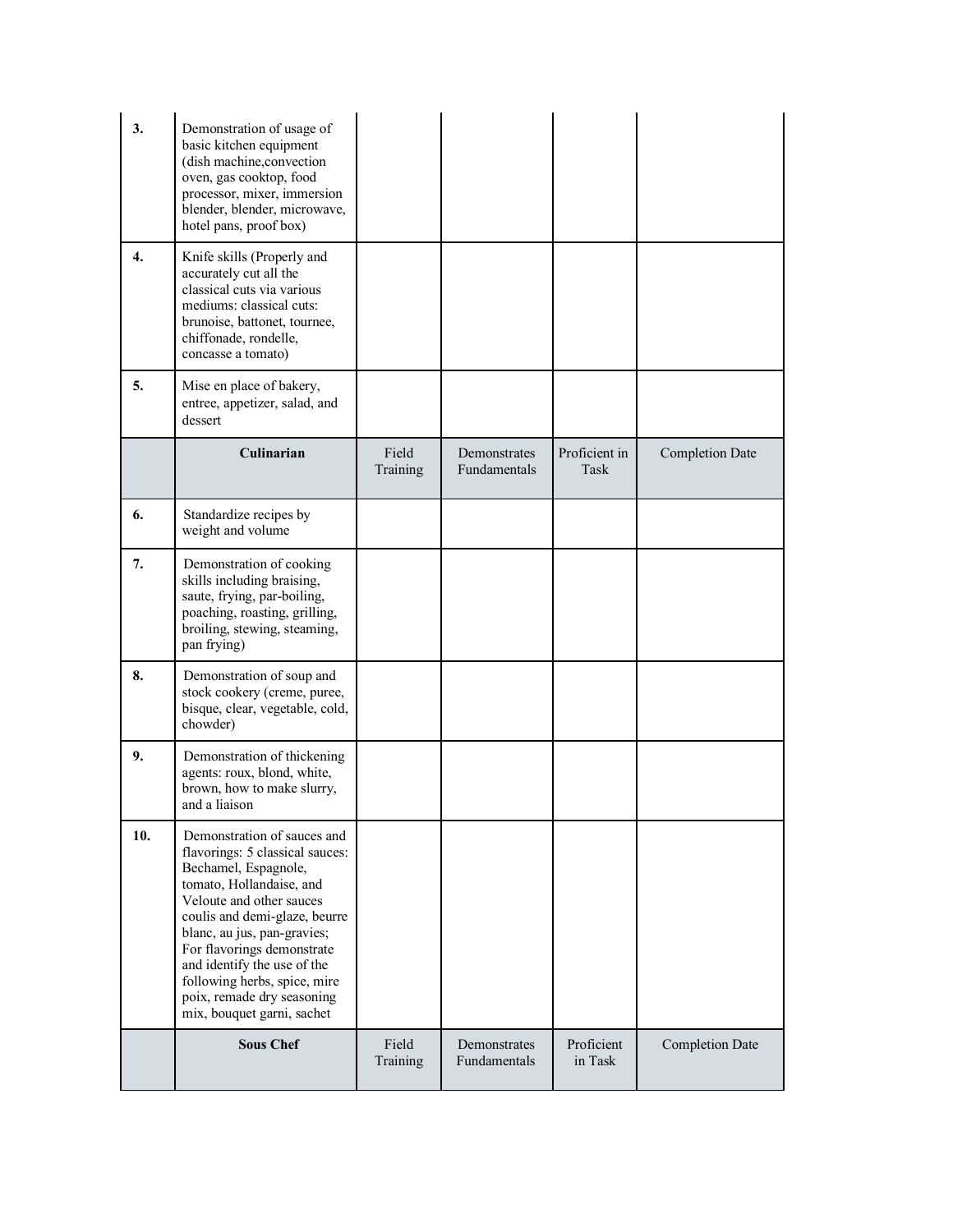| 11. | Demonstrate site specific<br>purchasing and receiving<br>skills including critical control<br>points |  |  |
|-----|------------------------------------------------------------------------------------------------------|--|--|
| 12. | Batch cookery                                                                                        |  |  |
| 13. | Cooking to order (Bistro and<br>fine dining)                                                         |  |  |
| 14. | Basic menu design                                                                                    |  |  |
| 15. | Advanced meat preparations<br>(smoking, meats, sausage,<br>sous vid)                                 |  |  |

**Date Completed**: \_\_\_\_\_\_\_\_\_\_\_\_\_\_\_\_\_\_\_\_\_\_\_\_\_\_\_\_\_\_\_\_\_\_\_\_\_\_\_\_\_\_\_

**Apprentice:\_\_\_\_\_\_\_\_\_\_\_\_\_\_\_\_\_\_\_\_\_\_\_\_\_\_\_\_\_\_\_\_\_\_\_\_\_\_\_\_\_\_\_\_\_\_\_\_\_\_**

**Mentor:\_\_\_\_\_\_\_\_\_\_\_\_\_\_\_\_\_\_\_\_\_\_\_\_\_\_\_\_\_\_\_\_\_\_\_\_\_\_\_\_\_\_\_\_\_\_\_\_\_\_\_\_\_\_**

**Supervisor:\_\_\_\_\_\_\_\_\_\_\_\_\_\_\_\_\_\_\_\_\_\_\_\_\_\_\_\_\_\_\_\_\_\_\_\_\_\_\_\_\_\_\_\_\_\_\_\_\_\_\_**

**Pella Academy:\_\_\_\_\_\_\_\_\_\_\_\_\_\_\_\_\_\_\_\_\_\_\_\_\_\_\_\_\_\_\_\_\_\_\_\_\_\_\_\_\_\_\_\_\_\_\_\_**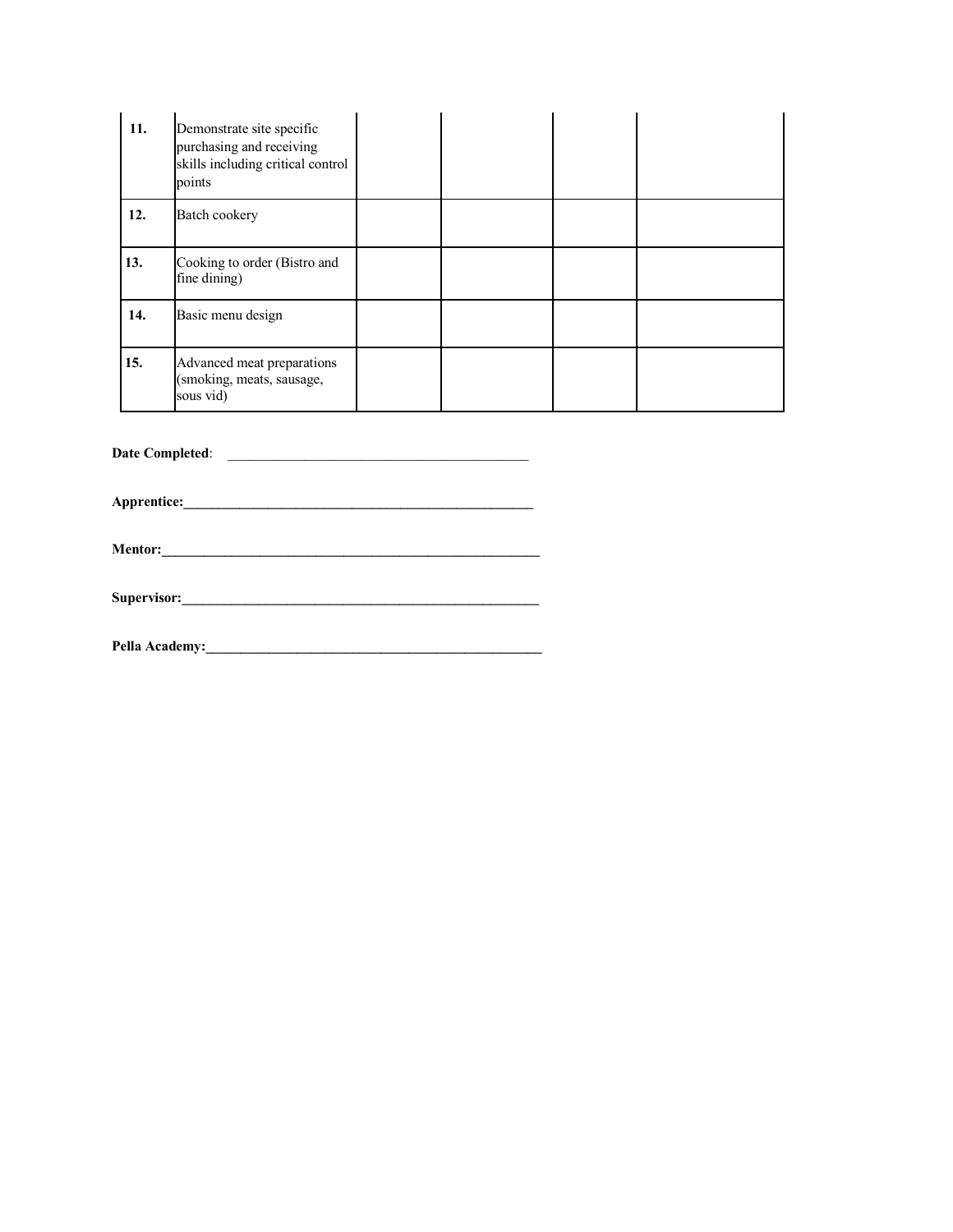### **Apprenticeship Competencies – Behavioral**

In addition to mastering all of the essential technical competencies, an apprentice must consistently demonstrate at an acceptable level the following behavioral competencies in order to complete the apprenticeship.

Ratings are:

(4) Exceeds targets; (3) Consistently achieves targets; (2) Meets some targets; (1) Not meeting targets; or (N/A) Not applicable.

Apprentices need to receive at least a "3" ranking in each category, by each of their nine month reviews during the apprenticeship in order to be considered for any merit increases or to have successfully completed the apprenticeship. **The evaluation will be conducted in accordance with the employer's competency-based performance evaluation system.**

# **Apprentice Name: \_\_\_\_\_\_\_\_\_\_\_\_\_\_\_\_\_\_\_\_\_\_\_\_\_\_\_\_\_\_\_\_\_\_\_\_\_\_\_\_\_\_\_\_\_\_\_\_\_\_**

| Ranking           |                                                                     |  |   |  |  |     |  |  |
|-------------------|---------------------------------------------------------------------|--|---|--|--|-----|--|--|
| tem#              | <b>Behavioral Competencies</b>                                      |  | 3 |  |  | N/A |  |  |
|                   | Participation in team discussions/meetings                          |  |   |  |  |     |  |  |
| 2.                | Focus in team discussions/meetings                                  |  |   |  |  |     |  |  |
| $\overline{3}$ .  | Focus during independent work                                       |  |   |  |  |     |  |  |
| 4.                | Openness to new ideas and change                                    |  |   |  |  |     |  |  |
| 5.                | Ability to deal with ambiguity by exploring, asking questions, etc. |  |   |  |  |     |  |  |
| 6.                | Knows when to ask for help                                          |  |   |  |  |     |  |  |
| $\overline{7}$ .  | Able to demonstrate effective group presentation skills             |  |   |  |  |     |  |  |
| 8.                | Able to demonstrate effective one-on-one communication skills       |  |   |  |  |     |  |  |
| 9.                | Maintains an acceptable attendance record                           |  |   |  |  |     |  |  |
| 10.               | Reports to work on time                                             |  |   |  |  |     |  |  |
| 11.               | Completes assigned tasks on time                                    |  |   |  |  |     |  |  |
| 12.               | Uses appropriate language                                           |  |   |  |  |     |  |  |
| 13.               | Demonstrates respect for customers, co-workers and supervisors      |  |   |  |  |     |  |  |
| 14.               | Demonstrates trust, honesty and integrity                           |  |   |  |  |     |  |  |
| 15.               | Requests and performs work assignments without prompting            |  |   |  |  |     |  |  |
| 16.               | Appropriately cares for personal dress, grooming and hygiene        |  |   |  |  |     |  |  |
| 17.               | Maintains a positive attitude                                       |  |   |  |  |     |  |  |
| 18.               | Cooperates with and assists co-workers                              |  |   |  |  |     |  |  |
| 19.               | Follows instructions/directions                                     |  |   |  |  |     |  |  |
| 20.               | Able to work under supervision                                      |  |   |  |  |     |  |  |
| 21.               | Able to accept constructive feedback and criticism                  |  |   |  |  |     |  |  |
| $\overline{22}$ . | Able to follow safety rules                                         |  |   |  |  |     |  |  |
| 23.               | Able to take care of equipment and work place                       |  |   |  |  |     |  |  |
| 24.               | Able to keep work area neat and clean                               |  |   |  |  |     |  |  |
| 25.               | Able to meet supervisor's work standards                            |  |   |  |  |     |  |  |
| 26.               | Able to not let personal life interfere with work                   |  |   |  |  |     |  |  |
| 27.               | Adheres to work policies/rules/regulations                          |  |   |  |  |     |  |  |

Date Completed: <br>  $\Box$  Supervisor/Trainer:

# *Section 2 – Minimum Qualifications for Apprenticeship 29 CFR* **§** *29.5(b)(1)*

Applicants shall meet the following minimum qualifications:

- 1. **Age**: Shall be at least 16 years of age.
- 2. **Education**: Can only enter registered apprenticeship in the junior year. Currently enrolled in Culinary classes at Career Academy of Pella or previously enrolled.
- 3. **Physical**/**Mental**: Shall be physically capable of performing the essential functions of the occupation without endangering the health and safety of themselves and/or fellow workers. Applicants shall be allowed to request reasonable accommodation for a disability to meet this standard when applicable.
- 4. **Other:** Applicants will be drug free and agree to submit to random drug testing.